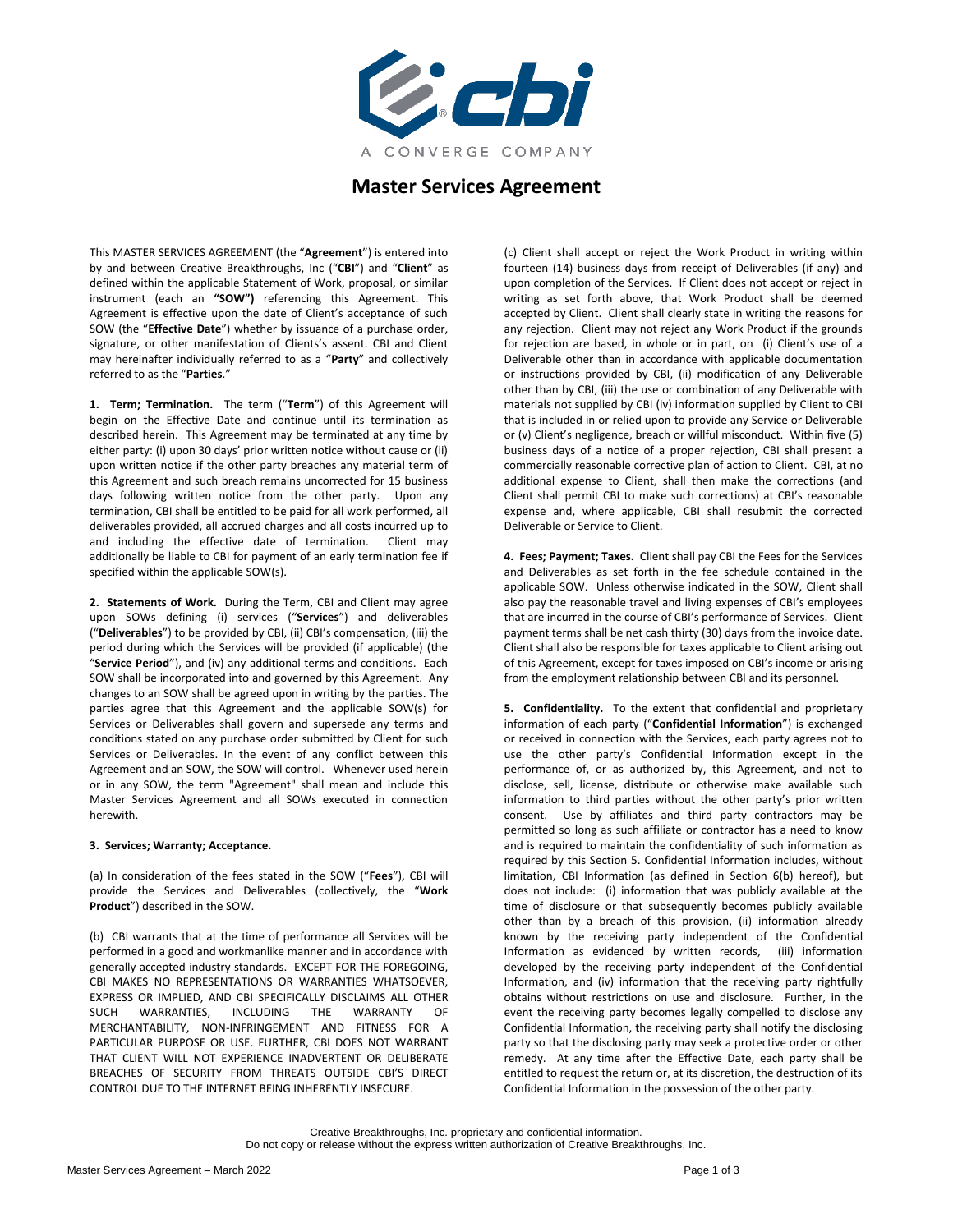Nothing in this Agreement shall be construed to obligate either party to disclose its Confidential Information to the other party. THE PARTIES MAKE NO WARRANTY EXPRESS OR IMPLIED AS TO THE ACCURACY, COMPLETENESS OR ADEQUACY OF ANY CONFIDENTIAL INFORMATION DISCLOSED HEREUNDER. ALL SUCH INFORMATION SHALL BE DISCLOSED ON AN "AS IS" BASIS. The obligations set forth in this Section 5 shall continue for two (2) years after the termination of this Agreement.

## **6. Rights in Work Product.**

(a) Subject to Sections 6(b) and (c) below, and except for materials that CBI acquires under license from a third party, all Deliverables created specifically for and provided to Client by CBI under an SOW shall be the property of Client for Client's internal use.

(b) Any CBI proprietary or Confidential Information used to perform the Services, included in any Deliverable, or acquired, conceived, or developed at any time independent of CBI's work under any SOW, including but not limited to software, appliances, methodologies, code, templates, tools, policies, records, working papers, knowledge, data, know-how, architectures, concepts, techniques, templates, works of authorship or other intellectual property, written or otherwise (collectively, "**CBI Information**"), shall remain the exclusive property of CBI. To the extent that CBI incorporates any CBI Information into the Deliverables, CBI hereby grants to Client a royalty-free, non-exclusive, non-transferable license to use such CBI Information solely for Client's internal business purposes and as part of the Deliverables, in accordance with the limitations set forth in this Agreement and any applicable SOW.

(c) Client acknowledges that CBI provides similar services to other clients and that nothing in this Agreement shall be construed to prevent CBI from carrying on such business or from acquiring, licensing, marketing, distributing, developing for itself or others or having others develop for it similar products, services or materials performing the same or similar functions as the Services and Deliverables contemplated by this Agreement or any SOW. Therefore, notwithstanding Section 6(a), CBI has the right to retain and use internally copies of the Deliverables, *provided, however*, that the foregoing does not include rights to distribute, disclose or create derivative works from Client's Confidential Information that is incorporated into the Deliverables. Similarly, notwithstanding Section 6(a), Client acknowledges that the Work Product is not a work for hire and that Client shall not sell, transfer, publish, disclose, display or otherwise make available the Work Product or any CBI Information except as expressly permitted herein.

## **7. Indemnification.**

(a) CBI shall defend and indemnify Client against any costs, liabilities or damages (including attorney's fees) arising from a claim that Client's authorized use of any Deliverable other than materials that CBI acquires under license from a third party infringes any patent, copyright, trademark or trade secret, provided that Client promptly notifies CBI in writing of any such claim or suit. Notwithstanding the foregoing, Client's failure to so notify CBI shall not diminish CBI's indemnity obligations hereunder except to the extent such delay

prejudices CBI's defense of such matter. CBI shall have sole control of any such suit (including without limitation the right to settle on behalf of Client), and Client shall cooperate with CBI in connection with its defense at the reasonable expense of CBI. If Client is enjoined from using any Deliverable, or if CBI believes that any Deliverable is likely to become the subject of an infringement claim, CBI shall (i) obtain the right for Client to continue to use such Deliverable or (ii) replace or modify the Deliverable so as to make it non-infringing and substantially comparable in functionality. If after using commercially reasonable efforts CBI is unable to do either (i) or (ii) above, such Deliverable shall be returned to CBI and CBI's sole liability shall be to refund Client the amount paid to CBI for such item or portion thereof. Notwithstanding the foregoing, CBI will have no liability to indemnify Client hereunder based on (i) use of a Deliverable other than in accordance with applicable documentation or instructions provided by CBI, (ii) modification of any Deliverable other than by CBI, (iii) the use or combination of any Deliverable with materials not supplied by CBI (iv) information supplied by Client to CBI that is included in any Service or Deliverable (v) Client's use of a superseded version of the Deliverable if the infringement could have been avoided by using the latest version of the Deliverable provided by CBI (vi) Client's failure to comply with the terms of any license agreement or other licensor or manufacturer requirements applicable to any software or other products provided by CBI or (vii) Client's negligence, breach or willful misconduct.

(b) In the event that any willful misconduct or negligent act or omission of either party or its employees during the performance of Services on Client's premises causes or results in the (i) loss, damage to or destruction of physical property of the other party or third parties, and/or (ii) death or injury to any person, then such party shall indemnify, defend and hold the other party harmless from and against any and all resulting claims, damages, liabilities, costs and expenses (including reasonable attorney's fees).

### **8. Limitation Liability.**

(a)IN NO EVENT SHALL EITHER PARTY BE LIABLE FOR ANY INCIDENTAL, CONSEQUENTIAL, SPECIAL, EXEMPLARY OR INDIRECT DAMAGES, LOST BUSINESS PROFITS OR LOST DATA ARISING OUT OF THIS AGREEMENT OR ANY SERVICES, DELIVERABLES OR WORK PRODUCT.

(b) CBI'S TOTAL AGGREGATE LIABILITY UNDER THIS AGREEMENT, INCLUDING IN CONNECTION WITH ANY SERVICES, DELIVERABLES OR WORK PRODUCT PROVIDED BY CBI, SHALL BE LIMITED TO THE FEES THERETOFORE PAID BY CLIENT TO CBI UNDER THIS AGREEMENT IN THE TWELVE (12) MONTH PERIOD IMMEDIATELY PRECEDING THE CLAIM.

(c) IN NO EVENT SHALL CBI BE LIABLE FOR ANY CLAIM MADE BY CLIENT OR ANY OTHER PERSON TO THE EXTENT SUCH CLAIM ARISES OUT OF MATERIALS PROVIDED BY CLIENT TO CBI TO USE IN DEVELOPING, PERFORMING OR CUSTOMIZING ANY SERVICES OR DELIVERABLES.

**9. Employee Solicitation**. During the term of this Agreement and for one (1) year thereafter, Client agrees not to solicit or recruit for employment any current employee of CBI contacted in connection with this Agreement without CBI's prior written consent. Nothwithstanding the foregoing, nothing in this Agreement shall prohibit Client from making solicitations which are directed to the general public in the ordinary course of business and which do not specifically target CBI's employees.

Creative Breakthroughs, Inc. proprietary and confidential information. Do not copy or release without the express written authorization of Creative Breakthroughs, Inc.